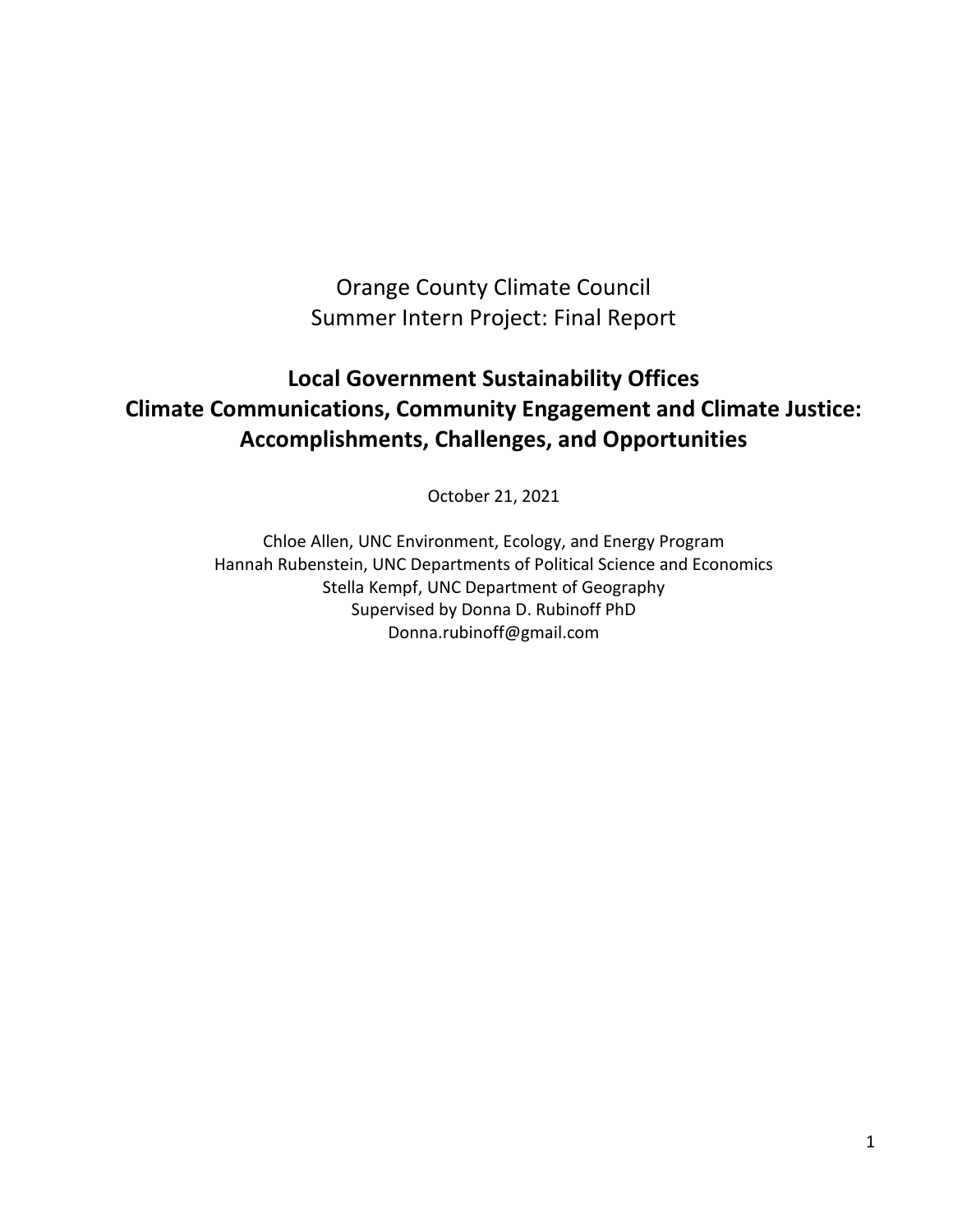# Table of Contents

| I.                          |                                                                                                                       |  |  |  |
|-----------------------------|-----------------------------------------------------------------------------------------------------------------------|--|--|--|
| II.                         |                                                                                                                       |  |  |  |
| A.<br><b>B.</b><br>C.       |                                                                                                                       |  |  |  |
| III.                        |                                                                                                                       |  |  |  |
| A.<br><b>B.</b><br>C.<br>D. |                                                                                                                       |  |  |  |
| V.                          |                                                                                                                       |  |  |  |
| VI.                         |                                                                                                                       |  |  |  |
|                             | APPENDIX A: SUMMARIES OF CLIMATE COMMUNICATIONS, ENGAGEMENT, JUSTICE, AND MAPPING AS SHOWN IN CARD, BY JURISDICTION11 |  |  |  |
|                             |                                                                                                                       |  |  |  |
|                             |                                                                                                                       |  |  |  |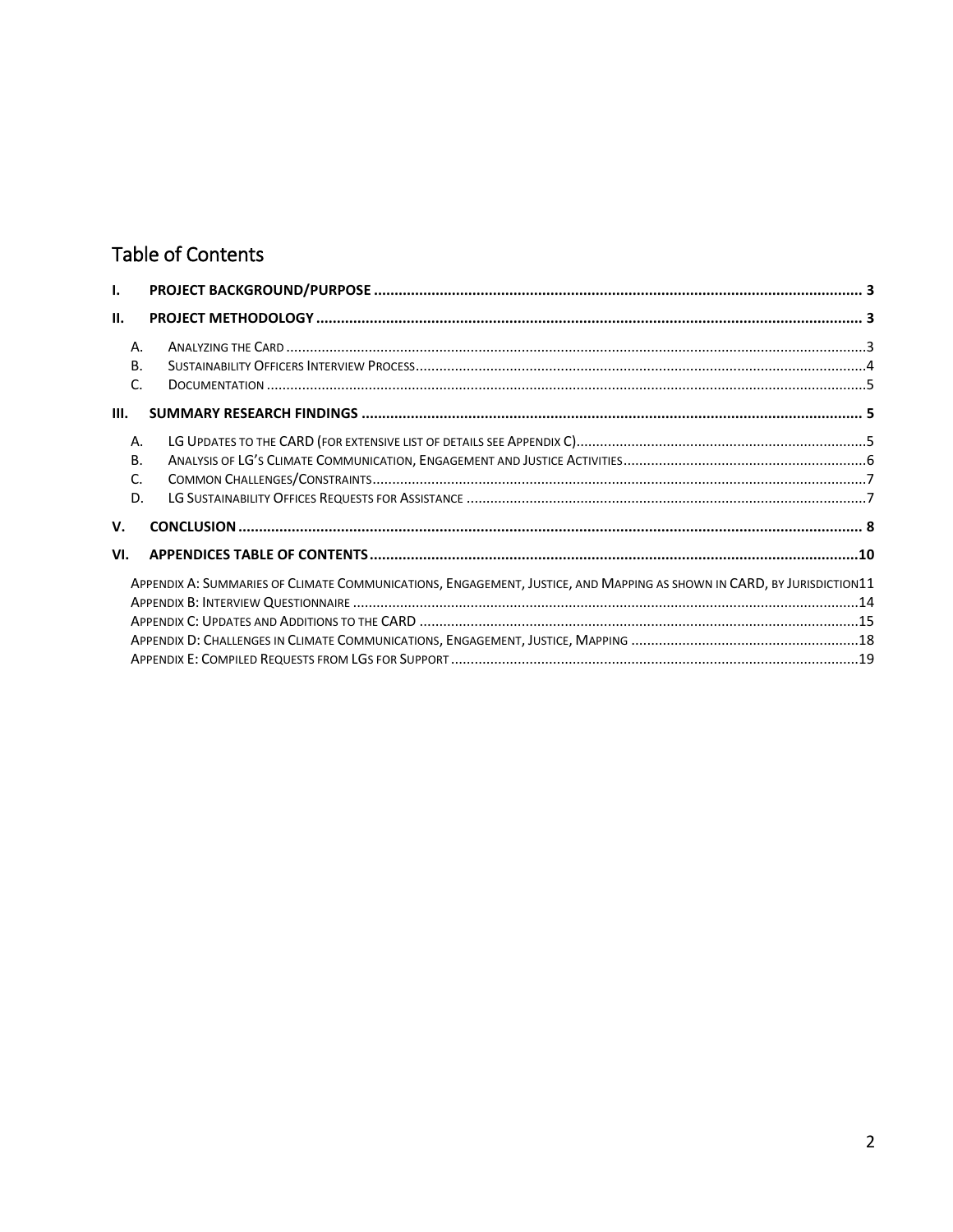# <span id="page-2-0"></span>**I. Project Background/Purpose**

During 202[1](#page-2-3), the Orange County Climate Council internship team,<sup>1</sup> led by Dr. Donna Rubinoff (atlarge member from Chapel Hill), focused on supporting the Council and members' climate communications, community engagement and climate justice efforts. Initial activities during the first half of the year included a literature review of evidence-based lessons learned and best practices on these topics, culminating in an annotated bibliography and several presentations to OCCC. The team also designed and initiated a community engagement process, developed a community organization database, and piloted the Yale climate survey instrument (the SASSY) to the Chapel Hill Carrboro NAACP.

During the summer session, the team intended to expand the communications/community engagement/climate justice process by upscaling the SASSY to multiple community organizations, in conjunction with the Orange County office of Human Rights and Relations. Unfortunately, this agenda was not available to the team, so we pivoted to an alternative exercise...working more closely with the OCCC local government (LG) sustainability offices. Our goal was to document LG climate communication/community engagement/climate justice activities, probe for constraints to expanding these agendas, and identify opportunities for the OCCC Community Engagement committee and interns to support LG efforts in these domains.

This document lays out the project research methodology, research findings, and analysis.

## <span id="page-2-1"></span>**II. Project Methodology**

### <span id="page-2-2"></span>**A. Analyzing the Card**

Since we wanted to initiate the project by identifying previous actions taken by the member jurisdictions, we began with an analysis of the Climate Action Reporting Database (CARD).

In 2020, the OCCC Climate Action Reporting Committee compiled data regarding each jurisdiction's climate actions and created the Climate Action Reporting Database (CARD) to showcase all the work that Climate Council members had done and coordinate it in one place. This has been an excellent resource for members and residents, since it not only allows the community to see the actions that are being taken, but also allows the different jurisdictions to collaborate and compare the work they've done.

<span id="page-2-3"></span> $1$  Spring 2021 interns included Chloe Allen, UNC Environment, Ecology, and Energy Program and Rose Leek, UNC Environmental Studies and Global Studies. Summer 2021 interns included Chloe Allen and Hannah Rubenstein, UNC Departments of Political Science and Economics. Stella Kempf, UNC Department of Geography joined the team in August 2021.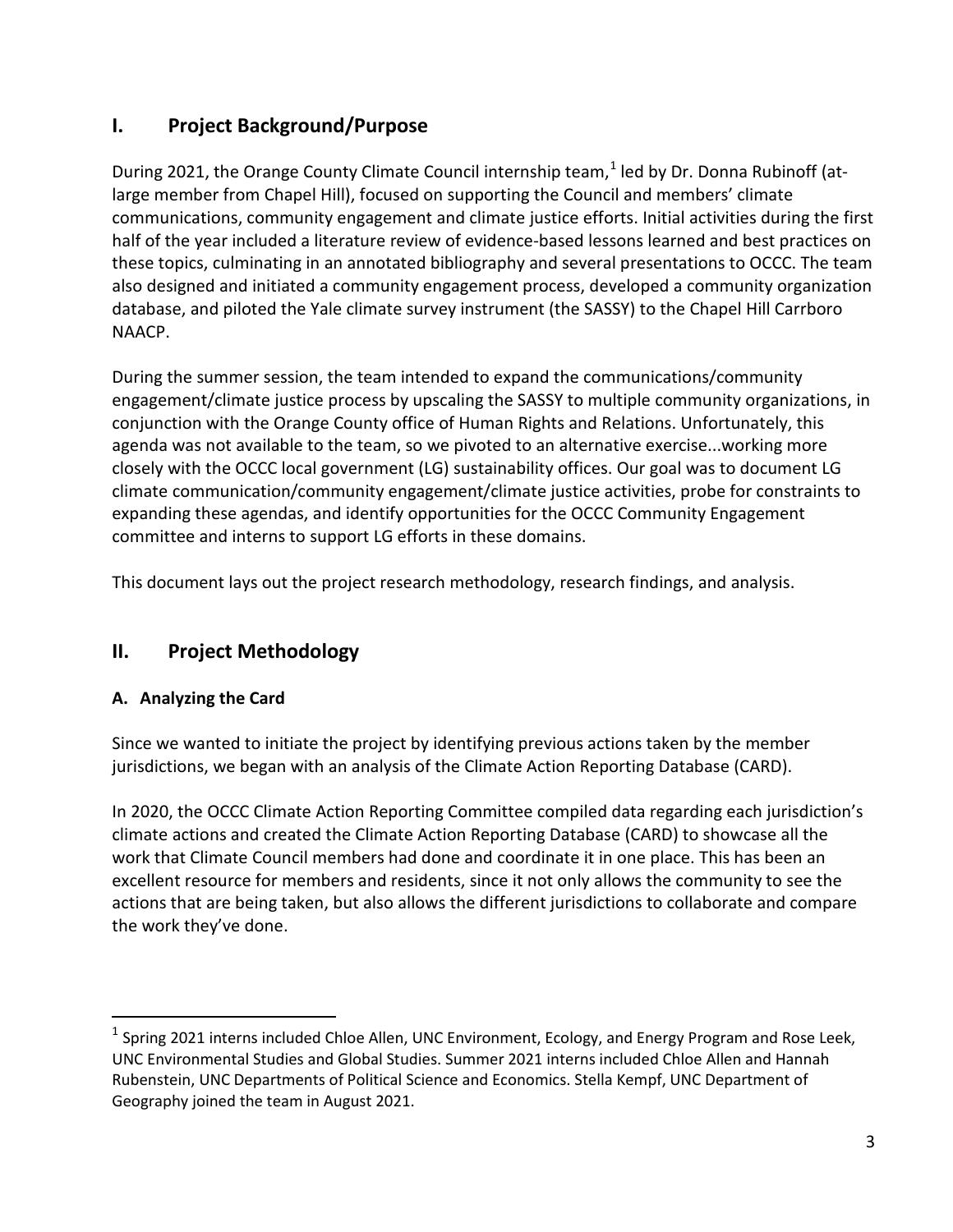Focusing initially on the four member jurisdictions (Orange County, Chapel Hill, Carrboro, and Hillsborough), we highlighted cells that had actions relating to climate communications/engagement (orange), climate justice (blue), and mapping (yellow). We considered actions to be relevant to climate communications/engagement if they involved messaging, participatory events, or other forms of connection between the community and jurisdiction. We considered actions to be relevant to climate justice if they related to inclusivity and equitable access to climate action or addressed systemic disparities in the effects of climate change. Mapping is an important tool that supports all three of the topics in this project, so we gave it a special category. We highlighted any cells with actions involving mapping, even if the maps were not created by the jurisdiction itself.

In the future, it would be beneficial to expand this patterning exercise to the OCCC members outside of the four jurisdictions (such as UNC and the school districts). We also consolidated the relevant CARD items into a smaller database, which can be found on a separate sheet within the Google Docs version linked below.



*Screenshots of the CARD analysis, with actions relevant to climate justice, climate communications and engagement, and climate mapping highlighted. Links to our CARD analysis: [Google Docs](https://docs.google.com/spreadsheets/d/1C8vowGqnwdH5RkUgYApdKHtH5hvi11235gqq_Q36JAw/edit?usp=sharing) [| Dropbox](https://www.dropbox.com/scl/fi/59kqzkitxn38o574k92ev/2021.7.20-Highlighted-Orange-County-Climate-Action-Reporting-Database.xlsx.xlsx?dl=0&rlkey=xz7mkwcf00lglh6qdccgnzg0y#gid=881139625)*

After this visual analysis which helped us quickly grasp the scope and distribution of relevant activities, we wrote summaries of each jurisdiction's actions in climate communications/ engagement, climate justice, and mapping areas. These can be seen in [Appendix A.](#page-2-0) This gave us a foundation for understanding the jurisdictions' actions so far in these realms before our interviews. And it was meant to provide a "cheat sheet" in case any of the interviewees asked what other jurisdictions were doing.

### <span id="page-3-0"></span>**B. Sustainability Officers Interview Process**

Building on this initial analysis, we wrote our interview questionnaire, with sections for climate communications, participatory climate-related community engagement, climate justice, mapping, and room for OCCC help. We included questions about updates to the CARD, aspects that OCCC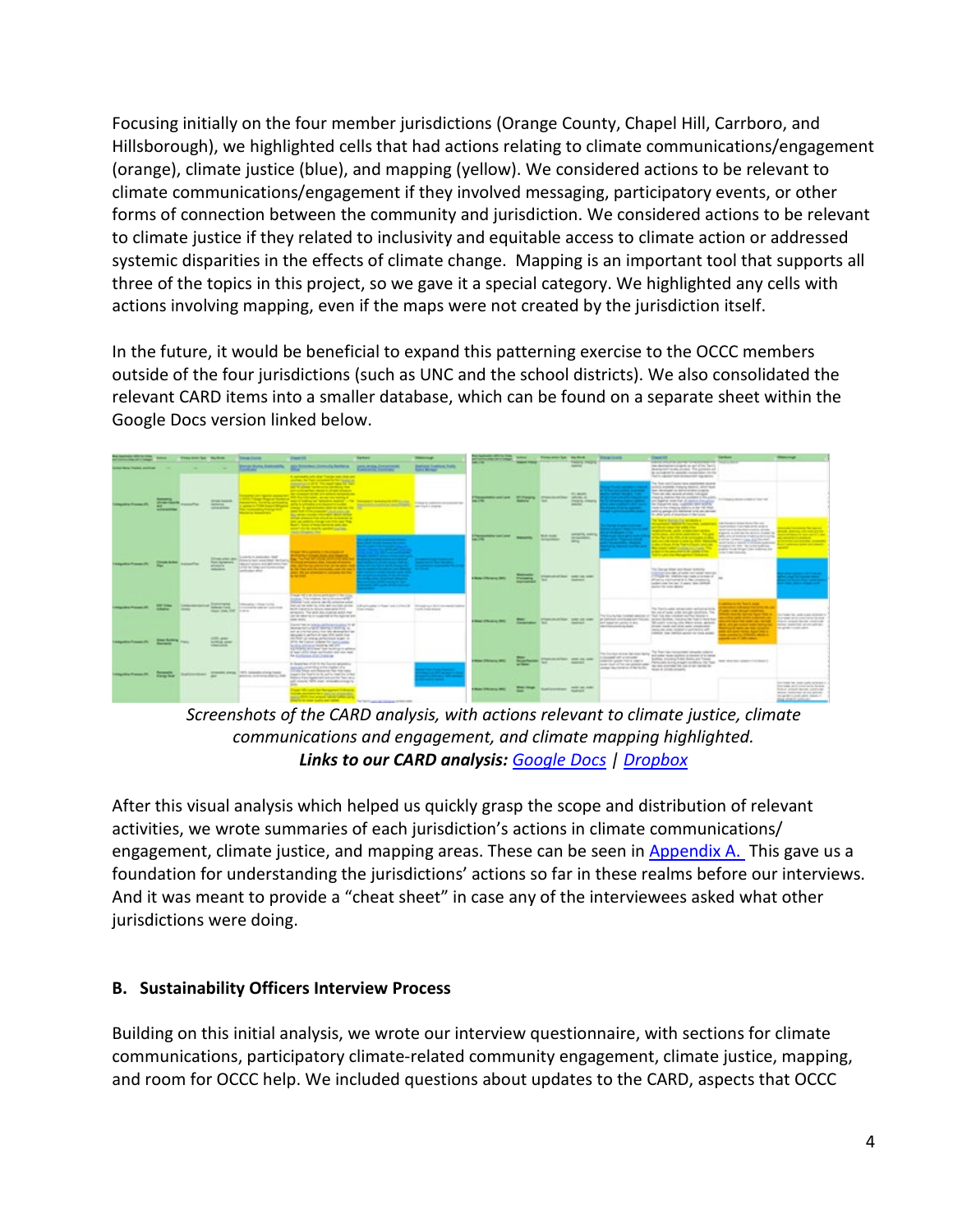could help with, challenges the jurisdictions have faced in these realms, strategies that have worked, among other topics. The questionnaire can be seen in [Appendix B.](#page-9-0)

Next, we interviewed the Council member sustainability officers from each local government (LG). These interviews took place between August 3-9, 2021. The purpose of this activity was to document additional planned LG climate activities, identify opportunities for OCCC to provide them assistance, share ideas and executions with other jurisdictions, and thus give them an opportunity to build a stronger common agenda.

We conducted four interviews in our preliminary round, with the sustainability officers from each jurisdiction, including Mr. Brennan Bouma Orange County Sustainability Coordinator, Ms. Stephanie Trueblood, Hillsborough Public Space Manager, Mr. John Richardson, Chapel Hill Resilience Officer, and Ms. Laura Janway, Carrboro Environmental Sustainability Coordinator.

### <span id="page-4-0"></span>**C. Documentation**

During the interviews, we each took extensive notes and assembled them afterwards into several lists of climate communications, climate engagement, climate justice, mapping, and other strategies that the jurisdictions discussed in the interviews. The findings are shown in Appendices C, D, E, (all with the caveat that interviews were preliminary and with only one member from each LG).

- [Appendix C:](#page-14-0) LG updates to the CARD in the realms of climate communications, engagement, justice, and mapping
- **•** [Appendix D:](#page-17-0) challenges/constraints that the jurisdictions have faced in these realms.
- [Appendix E:](#page-18-0) LGs' requests for assistance from OCCC.

## <span id="page-4-1"></span>**III. Summary Research Findings**

#### <span id="page-4-2"></span>**A. LG Updates to the CARD** (for extensive list of details see [Appendix C\)](#page-14-0)

**Orange County:** Mr. Bouma informed us that OC has been allocating funds for climate action projects in the years since the commissioners levied a climate action tax. The monies have been allocated based on several priorities with social justice and racial equity being the most heavily weighted. As part of this effort, Orange County has been running the Community Climate Action Grant Program, which awards funding to schools, jurisdictions, and other groups to help them implement climate action projects within their communities.

**Hillsborough:** Ms. Trueblood informed us that they have just begun the climate action planning process as well as a comprehensive sustainability plan. She highlighted that because of Hillsborough's size and overall land use it is important to focus on sustainability, not just climate. Additionally, Hillsborough has become a GARE member in the last year and has recently started working on a county wide race and equity plan. Ms. Trueblood has also facilitated a community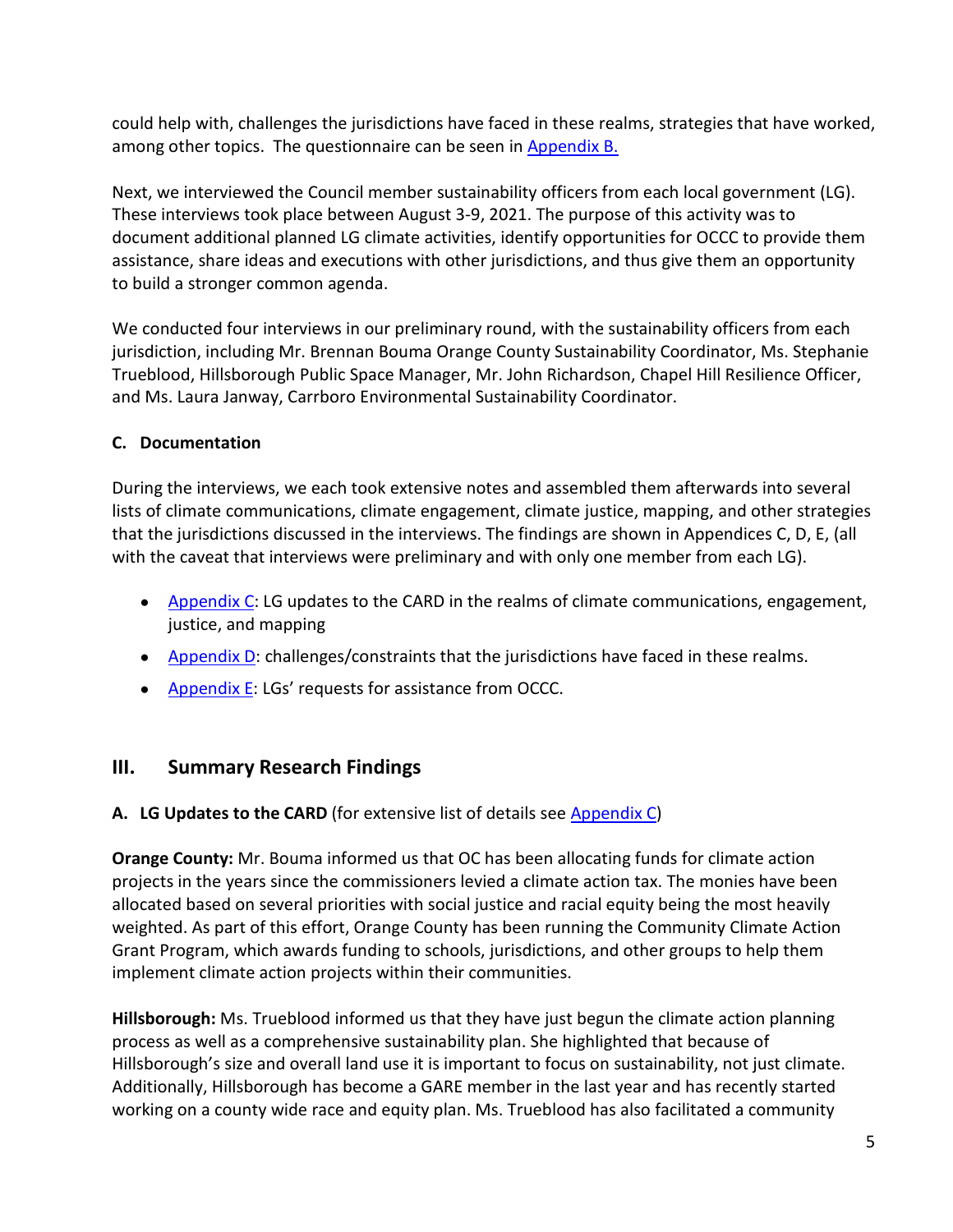visioning survey in which she surveys the entire community to discern the citizen's concerns, ideas, troubles, and favorite parts about Hillsborough.

**Chapel Hill:** Mr. Richardson informed us that they have recently hired Ms. Shenekia Weeks to a Diversity, Equity, and Inclusion Officer position within the town. She will work to help advance racial equity in all aspects of the Town's work. Additionally, Chapel Hill has created and shared with the Town Council an [implementation plan](http://chapelhill.legistar.com/gateway.aspx?M=F&ID=971505b1-a7d5-412c-a517-cdadedb57433.pdf) for the Climate Action Plan in the fiscals years 2022 and 23. They are focusing heavily on actions that advance racial equity in the shaping of actions, such as beginning to scope out an energy upgrade program that prioritizes historically marginalized communities. Other projects include studies to determine who is experiencing energy burden and who is most impacted by climate stressors, which will inform additional work and programming.

**Carrboro:** Ms. Janway informed us that they have been involved in GARE training for the past year and a half and have recently begun training staff. She also mentioned that they will have a new Climate Action Team and a climate advisory board, with hopes that it will be diverse to represent the town as a whole. Additionally, Carrboro has been working with Orange County to create a unified One Orange plan. Once they hear feedback from the Town Council on that they will use the Racial Equity Tool to examine the town's practices and policies.

#### <span id="page-5-0"></span>**B. Analysis of LG's Climate Communication, Engagement and Justice Activities**

Regarding **Communications and Community Engagement**, there are varying approaches taken by each jurisdiction. Most of the jurisdictions are doing digital newsletters and posting them on media outlets. Carrboro shared many examples of actions and ideas for Communications. They not only held community events prior to COVID, but they also have been creating multiple outlets of communication outside of the typical newsletter and social media posts. They have created a system where they have "neighborhood liaisons," who are representatives of their area and are responsible for sharing town news/information with the people they represent. This also allows for people of the community to have a line of communication with government members when they previously may not have thought that a possibility or they previously were not able to attend town meetings. They have also been using neighborhood kiosks with bulletin boards to communicate information and posting flyers on NextDoor, which seems to have been reaching a large amount of people. To ensure that the actions they take reflect the wants and needs of the community, they perform surveys with the assistance of a company to ensure that it is statistically accurate.

In terms of **Climate Justice**, all the jurisdictions are taking actions to various degrees. A general theme throughout the interviews was that there is a broader focus on other areas of racial and social equity which are the focus of the government, though they also try to address inequities in their own planning, both climate-related and non-climate related. Hillsborough, for example, has a focus on addressing over-policing of communities of color, but they are still attempting to make the town more equitable by building sidewalks and greenways which connect town center amenities with different income level neighborhoods, among other actions. Chapel Hill recently hired a DEI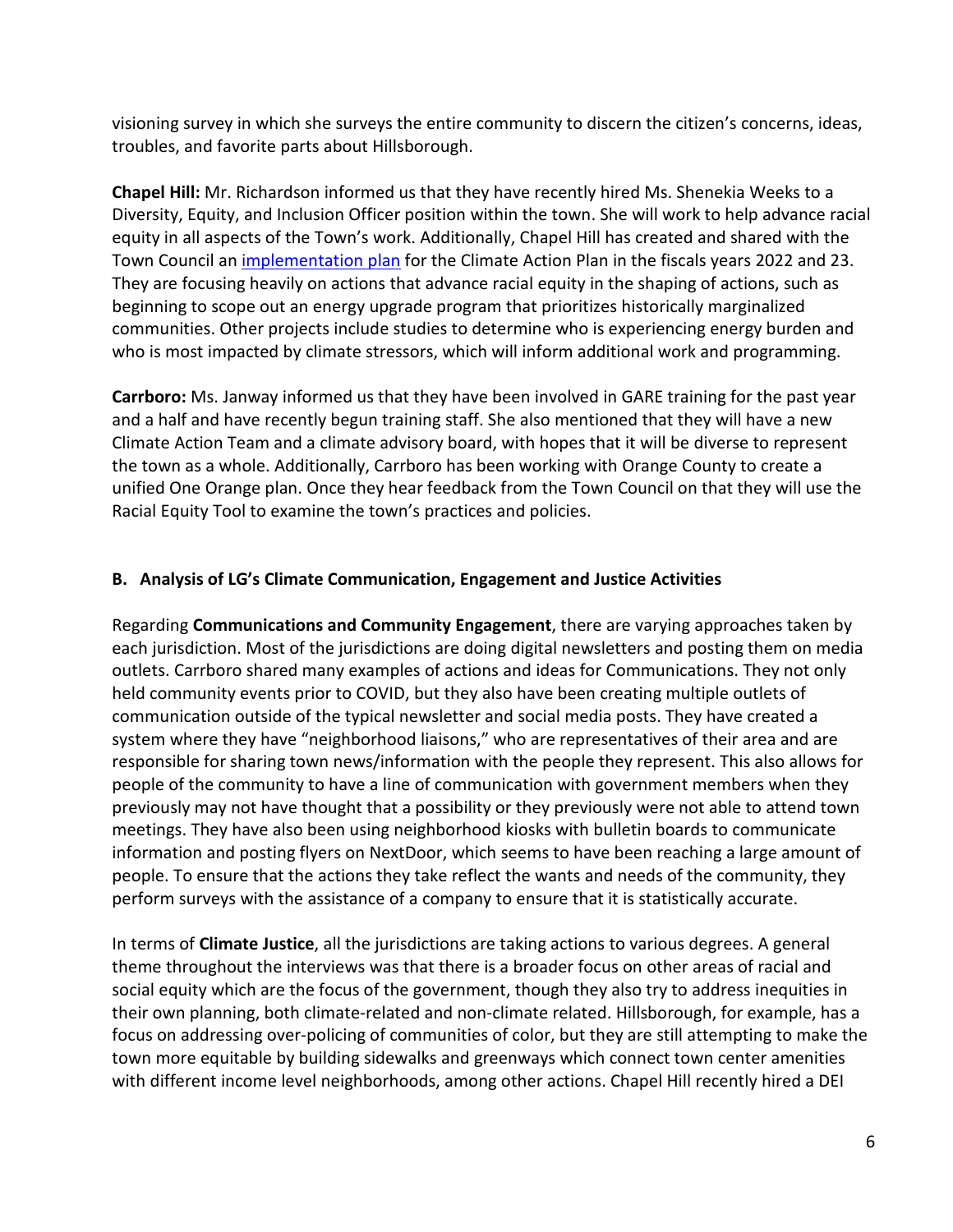(Diversity, Equity, and Inclusion) officer evaluating all actions taken by the town, and the town is still in the process of implementing Climate Justice actions in their Climate Action Plan.

Each jurisdiction has a different approach to **Mapping**, especially considering they have different resources and goals. iTree analyses were used by both Hillsborough and Carrboro and have been useful tools for them in measuring tree canopy cover. Orange County has been using ESRI ArcGIS online, but they are working on an interjurisdictional project to identify priority areas for EV Charging Stations. Chapel Hill has been using state-level community mapping as well as EJSCREEN, with Dasy metric being a tool to overlap the datasets.

### <span id="page-6-0"></span>**C. Common Challenges/Constraints**

Jurisdiction-specific challenges are shown in **Appendix D.** In this section we compiled key common concerns expressed by multiple interviewees.

The largest common problem that jurisdictions had in achieving their goals was simply not having the capacity or resources to undertake their work: to reach as many people as possible, apply for grants, do research and surveys, make connections with community organizations and HOAs, and preparing communication materials to distribute.

Another issue that arose was the need for a stronger connection between the jurisdictions in order to address problems of scale, potentially bringing down prices/fees, jointly applying for grants which benefit everybody, and generally making connections with one another to find potentials for collaboration and know what is working and what isn't.

In the area of Climate Justice, a key question arose about how we define climate equity, as this is necessary before we begin to measure it.

With Mapping, most respondents expressed concern that there was not a clear single way to do it, and they wanted to know the metrics which should be measured, how this can be used for climate mitigation, and how other jurisdictions are doing it at a local level.

### <span id="page-6-1"></span>**D. LG Sustainability Offices Requests for Assistance**

As shown in detail in **Appendix E**, the LGs had many suggestions for support they could use. To be clear, the intention of this exercise is not to add more work to members' plates, as we know they are already overwhelmed. This is simply to identify opportunities to aid them and to help make their work more efficient and effective. The following table shows a synthesis of the key ideas that several of the LGs discussed.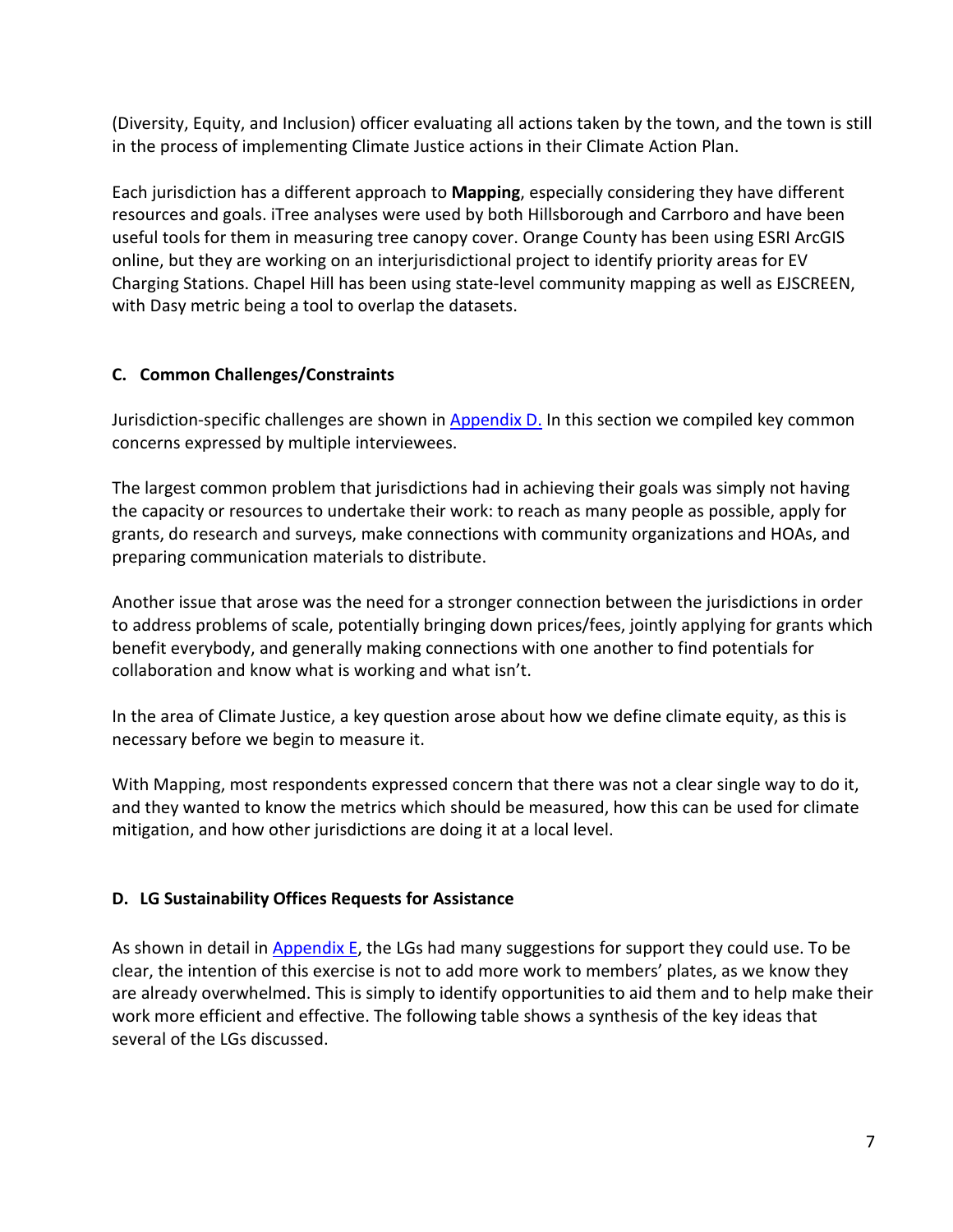| General              | *Annual Check-ins with all members                                                |  |
|----------------------|-----------------------------------------------------------------------------------|--|
|                      | *Better communication between jurisdictions led by Community Relations            |  |
|                      | Team                                                                              |  |
| Climate Justice      | *Assistance in building relationships with community organizations and            |  |
|                      | members                                                                           |  |
| Communications       | *Assistance in consolidating information into a spreadsheet to identify           |  |
|                      | organizations and people who would be a good resource. Businesses, Climate        |  |
|                      | Justice communities, neighborhoods, and HOAs.                                     |  |
|                      | *Help in pushing forward newsletter communications.                               |  |
|                      | *Assistance in scaling up activities that are too much for one jurisdiction, such |  |
|                      | as external grant projects or common interest topics.                             |  |
|                      | *Assistance engaging with HOAs and businesses/the private sector.                 |  |
| Community Engagement | *SASSY surveys can continue as a method of community engagement                   |  |
|                      | *Help determining what experiential community engagement would look like.         |  |
| Mapping              | *Wants to know what other jurisdictions are using for mapping, especially         |  |
|                      | climate mitigation.                                                               |  |
|                      | *Would like to know what metrics to measure with when mapping.                    |  |

### <span id="page-7-0"></span>**IV. Conclusion**

Many of the challenges faced by the LG's could be eased by strengthening the OC Climate Council's Community Relations team. The team could do annual check-ins with each jurisdiction and plan annual support based on what is working and what is needed. They could also create well-vetted climate communications messages which each of the jurisdictions can send out, along with assisting in creating flyers and newsletters. There was also an expressed interest that the Community Relations team should continue to administer the SASSY surveys to community organizations as well as neighborhoods, the private sector, and other groups.

The Community Relations team could do research to define climate equity so that all jurisdictions are on the same page before formally measuring it.

The team could help overcome mapping challenges by serving as a liaison between jurisdictions and coordinating them in this topic. The Climate Relations team has begun to look at the possibility of using canned tools that simplify mapping social vulnerabilities and climate risks, which could be cost shared across jurisdictions. When asked about the possibility of exploring these tools, most were interested about learning more, though there needs to be more clarity on how this works at a local level.

As all members know, OCCC is unique in that it is a joint-government organization specifically formed to accelerate action against climate change. With this comes a lot of organizational and structural challenges; and building any kind of new institution is always going to be difficult, especially in securing staffing and funding. These challenges are to be expected, but we should not leave these challenges unaddressed. In many ways, the OCCC can support the climate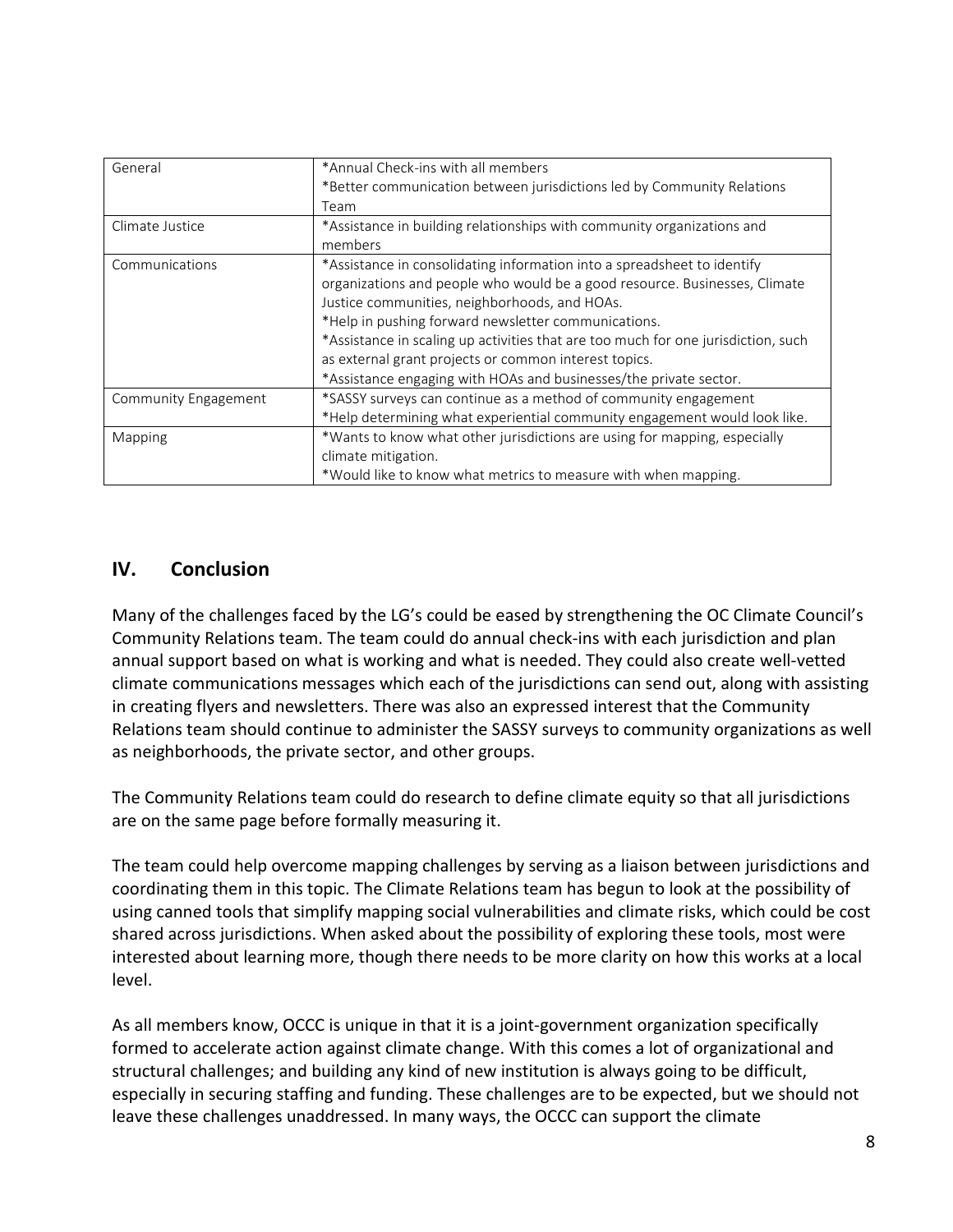communications and justice agendas for all its members, as well as set an example for other potential future Climate Councils, having a wider reach than just Orange County.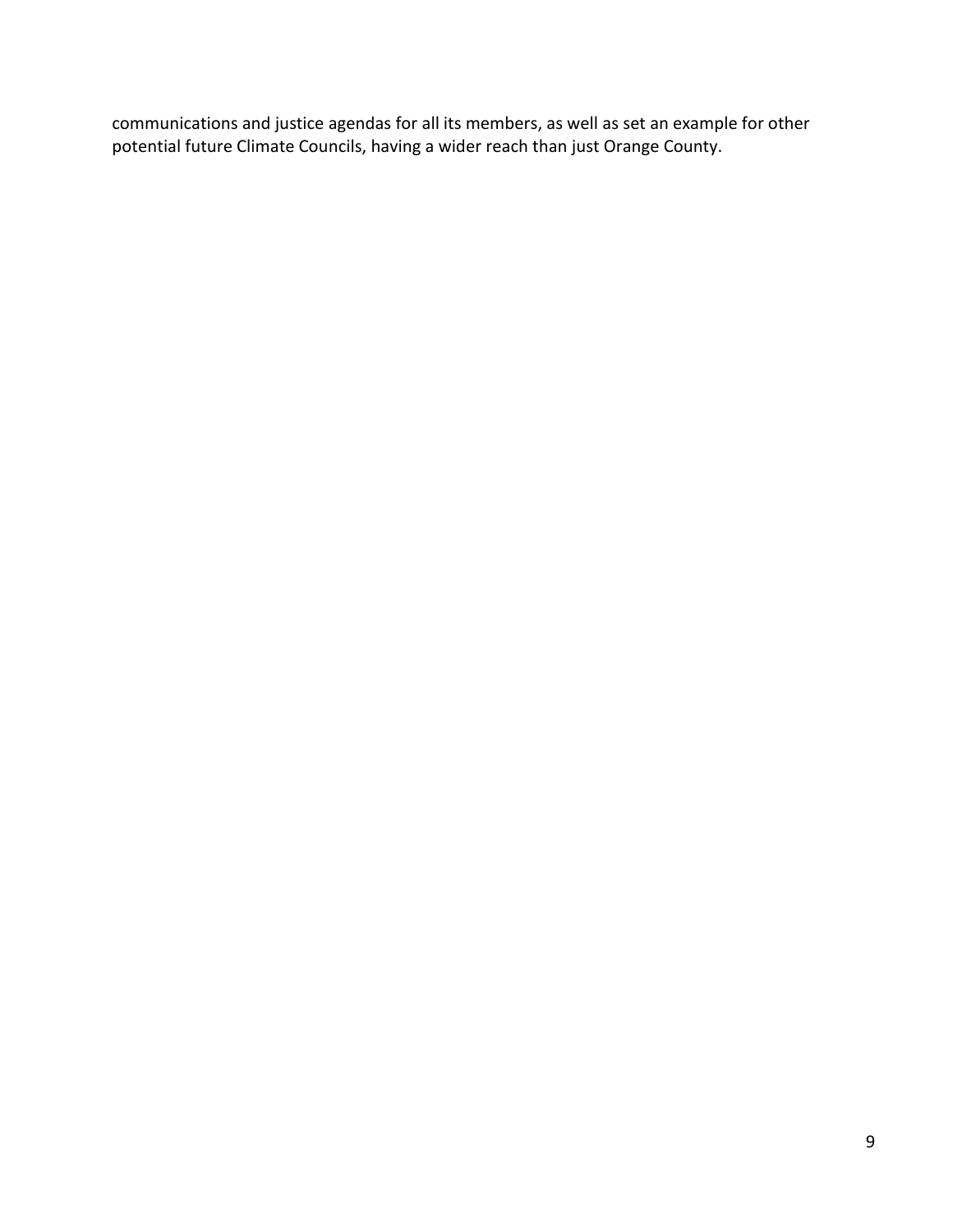### <span id="page-9-0"></span>**V. Appendices Table of Contents**

- A. Summaries of Climate Communications, Engagement, Justice, and Mapping as shown in CARD, by Jurisdiction
- B. Interview Questionnaire
- C. Updates to CARD, by Jurisdiction
- D. Climate Communications, Engagement, Justice and Mapping Challenges
- E. Sustainability Officers' Assistance Requests/How OCCC Can Support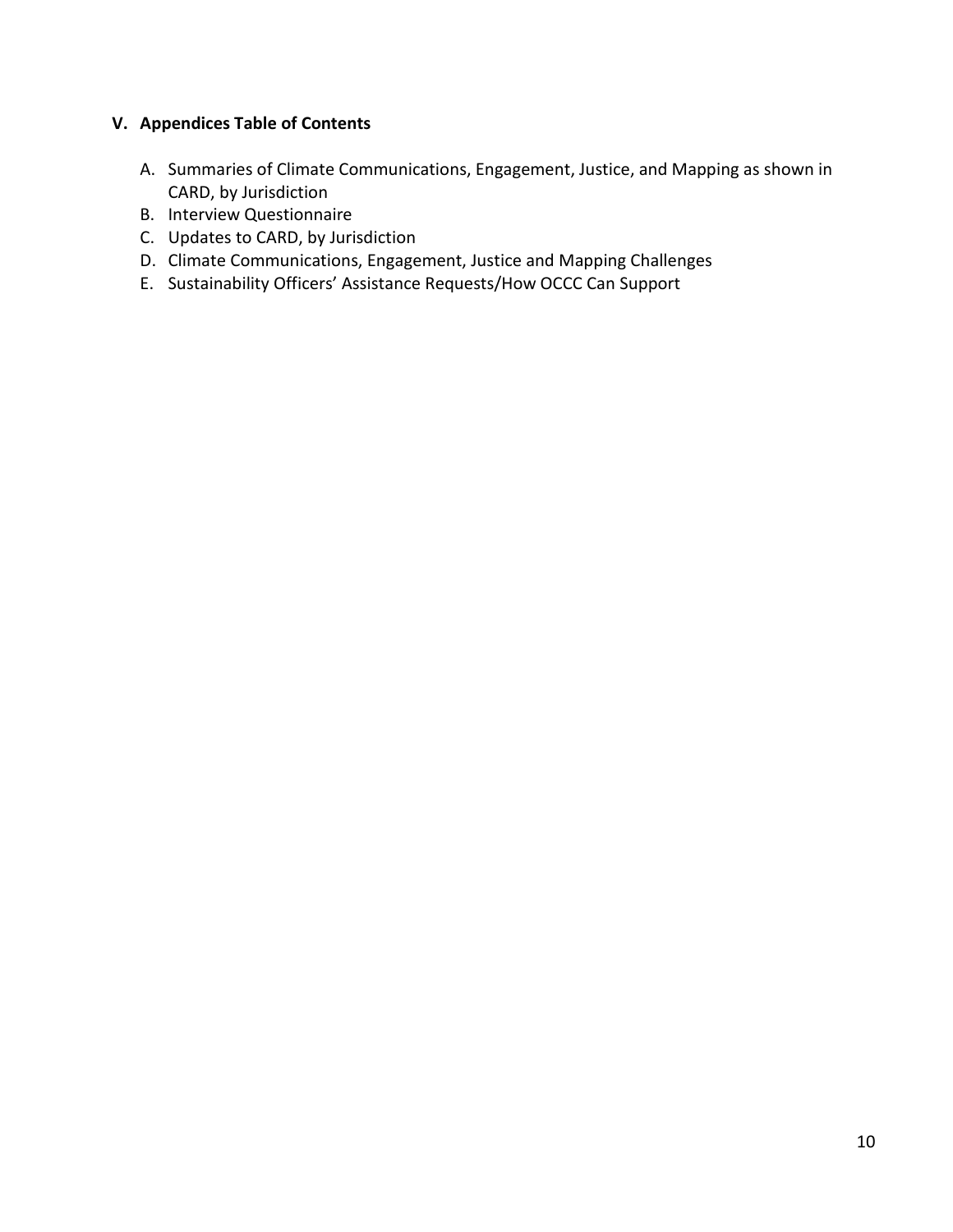# <span id="page-10-0"></span>**Appendix A: Summaries of Climate Communications, Engagement, Justice, and Mapping as shown in CARD, by Jurisdiction**

## **1. Orange County**

Orange County has filled out about 79% of the CARD. The actions they have taken had spread evenly across the categories of Communications and Climate Justice. Their Communications actions include anti-idling campaigns in both English and Spanish, as well as having a Recycling Education and Outreach Coordinator who uses an array of outlets and events to promote recycling.

In terms of Climate Justice, Orange County provides 19 free and publicly accessible EV charging stations to make electric vehicles more affordable and accessible. In addition, they have a program called Orange County Commuter Options which attempts to reduce the amount of County staff and Hillsborough employees driving to work alone. The employees are encouraged to ride public transportation, bike, walk, rideshare, etc. Most significantly, though, the County assists in weatherizing projects in low-income homes, with funding provided by the state's Weatherization Assistance Program and climate tax. Additionally, they have allocated funds for a low-income housing repair program and supplemental weatherization projects for some homes not covered by state funding.

Orange County has a lot of additional projects, and though they do not yet have a dedicated climate action plan, it is obvious from the CARD that they put efforts into putting a climate lens on a lot of the actions they take, even if it is not explicitly a climate-focused issue. The towns generally seem to have more ability to do explicitly climate-related projects, but perhaps because Orange County's responsibilities are broader, they have other priorities to attend to. In this case, putting a climate lens on all actions seems like the most effective way to take actions until it is possible for a dedicated climate action plan. Putting a climate justice lens on all actions taken can be a useful tactic for other jurisdictions as well though, even if they have already taken explicit climate actions.

# **2. Chapel Hill**

Chapel Hill has the fewest gaps of all the organizations on this CARD and has the highest rate of applicable actions taken to fulfill each slot on this sheet.

In terms of Communications and Engagement, Chapel Hill has published a Climate Action and Response Plan which is very extensive and has easy to read graphs as well as things the town and people can do to mitigate and adapt to climate change. They have publicly endorsed and helped to promote a solar panel program and made this more accessible to the community as well. They also publish messaging about composting and recycling. Twice a year, the town has annual litter cleanups with community volunteers. They also host other environmental related events to engage people.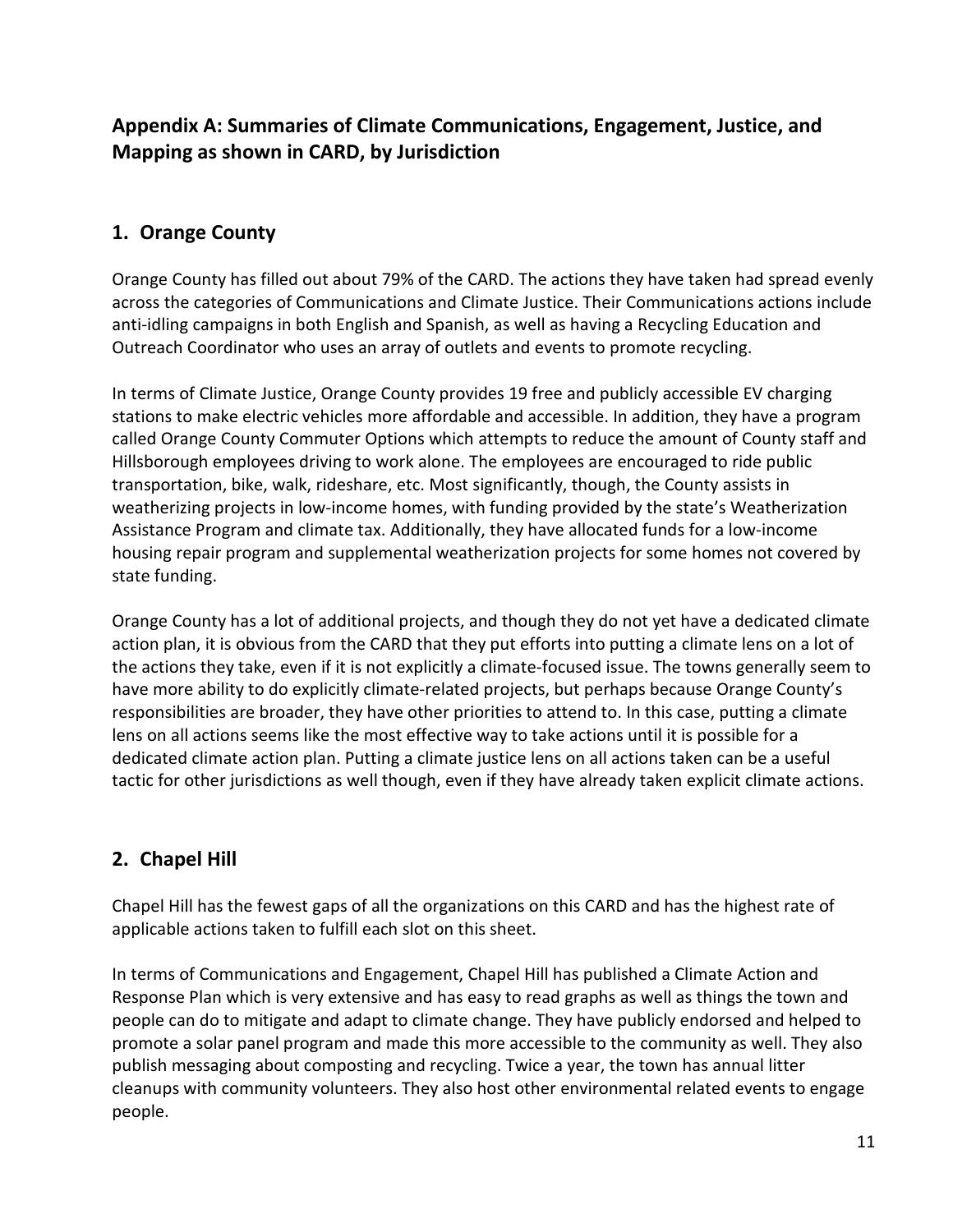For Climate Justice, Chapel Hill is using state funding to complete weatherization projects in lowincome households. They have also in the past done energy efficiency upgrade programs with federal grants. The Rogers-Eubanks neighborhood has historically been left without sewage infrastructure, and the town, along with Carrboro, OC, and OWASA, have now contributed to a sewer service being provided to the neighborhood. There is now an advisory board known as the Justice in Action Committee which claims to preserve racial, economic, and social justice within the community.

In terms of Mapping, they are creating maps which indicate what will be a climate stressor in the future in specific areas of Chapel Hill and they plan to use this when creating land use plans in the future. This is called the Future Land Use Map series. In this series they have also included green infrastructure corridors and areas with natural habitats. The FLUM project in Chapel Hill has also been utilized to create a Mobility Plan where they try to make the town more walkable. They are also using GPS technology to create route optimization for the town's fleet of hybrid electric vehicles.

## **3. Hillsborough**

Of the three major areas in Orange county, Hillsborough shows the fewest items in the CARD reporting of climate action taken in the community. It has only indicated 18 actions which leaves 21 gaps that they must focus on. (However, the interview demonstrated an extremely thoughtful active and aspirational agenda that is only limited by its small size, limited staffing and resource shortages.)

Hillsborough has done some work regarding communication, including Green Infrastructure education and outreach, and offering some educational workshops. Their biggest success has been adopting a Clean Energy Resolution that aims to reduce carbon emissions 80% by 2030, and 100% by 2050

Based on the tasks they *have* completed, Hillsborough is doing considerable work in addressing climate justice. They have also made major sewage upgrades that reduce electricity usage and releases cleaner waste into the Eno river, as well as completed an energy inventory which they used to make a comprehensive sustainability plan.

According to the CARD, Hillsborough has not ostensibly focused on mapping (however in the interview we discovered that most of the planning work has been digitally mapped as a matter of course, even if there is not explicit programmatic and staffing support for it). The Community Connectivity Plan and existing staff technical expertise could form a useful basis for additional and formalized mapping activities.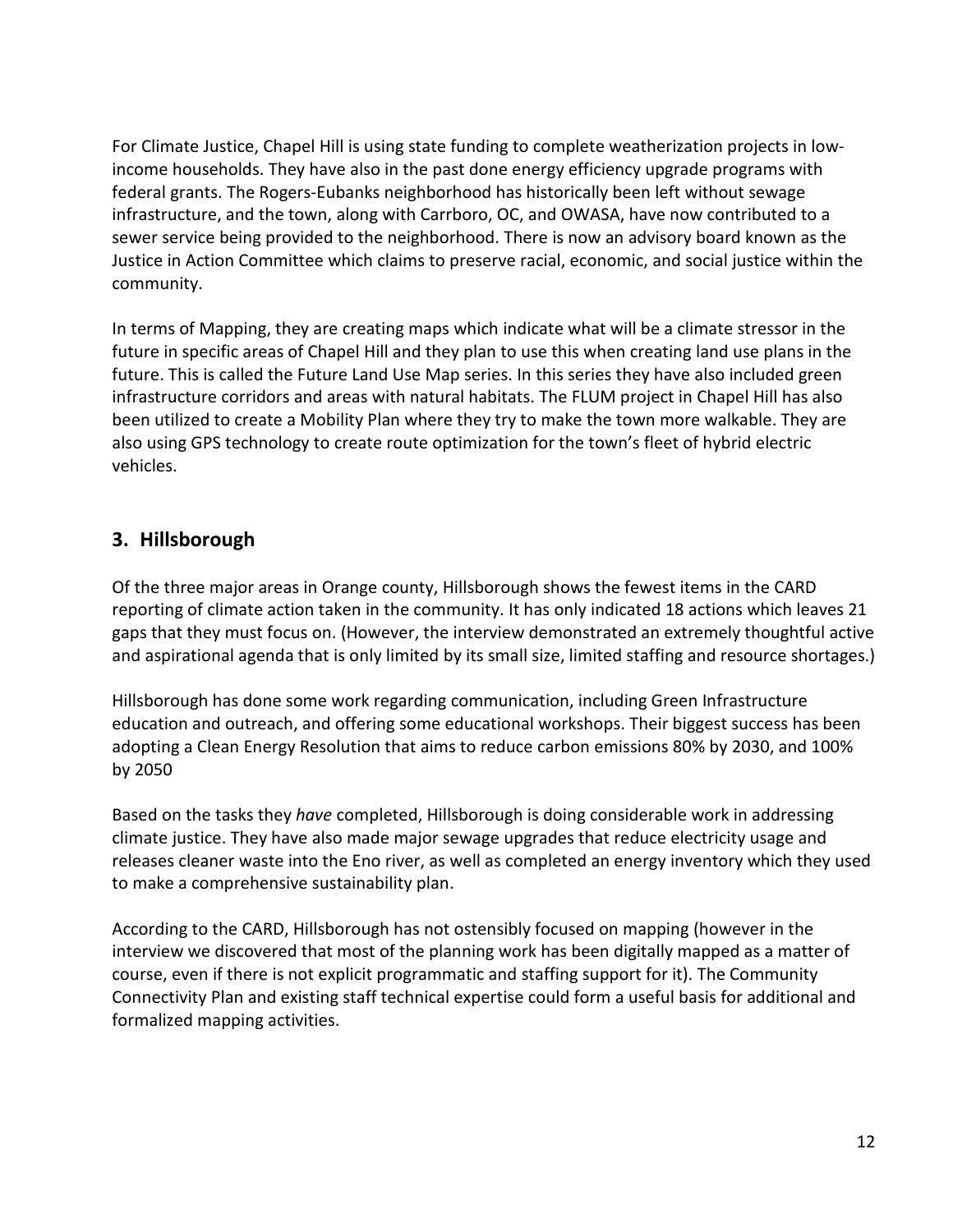## **4. Carrboro**

Carrboro seems to be prioritizing communications/community engagement in its climate action, as 10 cells relate to this. Carrboro is especially interested in engagement around composting – they have composting info on the Carrboro website, were working on an educational composting video, have backyard composting as part of the Community Climate Action Plan's Green Neighborhoods Initiative, are "expanding organics drop-off locations," and are looking into staff helping at the Carrboro Farmers' Market Composting Collection. They also have several projects engaging the community with surveys/data collection, including a phone survey on food choices, composting, gardening, and commuting (Solid Waste Reduction cell), a 2019 food choices survey with a consultant for baseline emissions data (Food System Sustainability cell), and a staff-led community survey for a "GHG food system emissions inventory" (Greenhouse Gas Emissions Inventory cell).

Several of Carrboro's communications/community engagement boxes involve collaboration, including the partnership "with UNC graduate students to update … municipal greenhouse gas emissions inventories and update the community inventory" (Greenhouse Gas Emission Inventory cell) and the Solsmart program with Carrboro and OC. They also mention several actions related to their Bee City USA participation, such as pollinator gardens in Dr. MLK, Jr. Park and National Pollinator Week Outreach Events. Other actions include organizing "invasive species removal volunteer events" and having Solar Photovoltaic cells on the Town Commons rooftop, which could be a form of indirect communication through design depending on the visibility.

Three cells relate to climate justice. Changes to the Climate Action Plan included "recognizing principles of race and equity and climate justice," and GARE "training for Town sustainability staff to guide climate action plan implementation." The Community Climate Action Plan included an Environmental Justice section. Town Council accepted the updates to the Town's Community Climate Action Plan and municipal Energy and Climate Protection Plan on 10/13/20. The Environmental Advisory Board contributed recommendations for this section. Also, in their December 2018 Resolution, the Carrboro Board of Aldermen endorsed Climate Justice.

One cell relates to mapping, pointing to potential opportunities for either more use of mapping or more communication of these efforts to OCCC/the public. The Eno-Haw Regional Multi-Jurisdictional Hazard Mitigation Plan document linked in the Accessing Climate Hazards and Vulnerabilities cell includes several maps.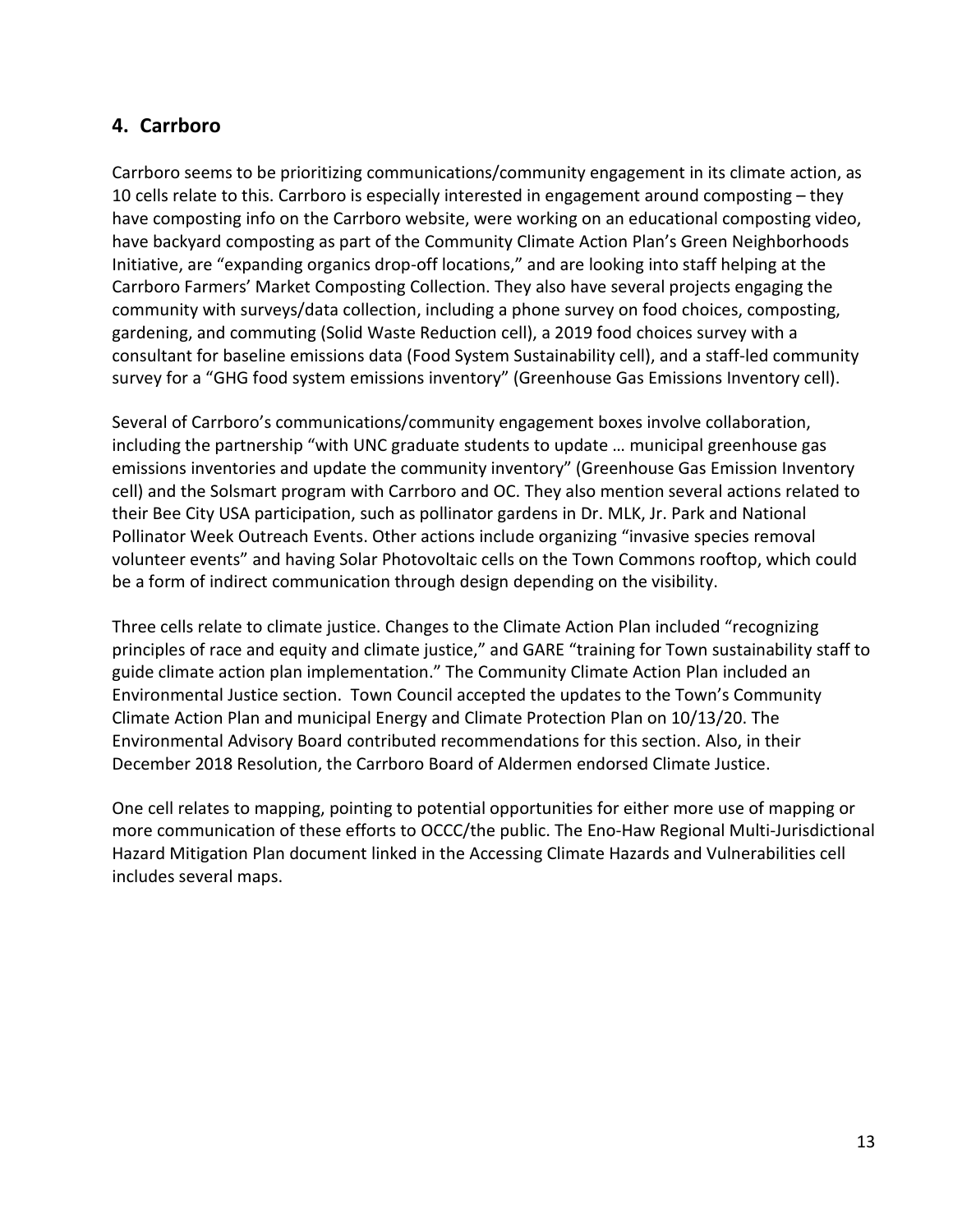# <span id="page-13-0"></span>**Appendix B: Interview Questionnaire**

### **1. Climate Justice**

- a. In addition to the actions in the interview request email (written using actions in CARD), are there any updates to climate justice actions your jurisdiction is taking?
- b. What underrepresented populations in your jurisdiction are you currently working with, relative to climate justice and other programs?
- c. What populations in your jurisdiction need more prioritization in terms of bringing them into the climate conversation/agenda? (populations you are not yet working with, or need help strengthening connection with)
- d. How does your jurisdiction measure climate equity?
- e. What areas are most needed to fill the gaps in your jurisdiction's climate justice agenda:
	- Technical (e.g. mapping), Best practices, Ideas/brainstorming for events, Help with communicating grant opportunities, climate events, etc.

#### **2. Climate Communications**

- a. In addition to the actions in the CARD / interview request email, are there any updates to climate communication actions your jurisdiction is taking?
- b. What communication strategies have worked best for your jurisdiction in the past? (data sharing, reports, community events, etc.)

A. How does your jurisdiction measure what communication strategies work best / are most effective?

- c. Have you identified any specific challenges in your public communication efforts? For example, how does your jurisdiction combat climate misinformation?
- **3. Climate-Related Community Engagement** (This section pertains to active, participatory climate engagement events/activities)
	- a. In addition to the actions in the CARD / interview request email, are there any updates to climate community engagement actions your jurisdiction is taking?
	- b. How do you envision future community engagement around climate issues?

#### **4. Mapping**

- a. Does your jurisdiction use any mapping technology (UrbanFootprint, other GIS, EPA EJScreen, in-house program, etc.) in your climate justice planning/activities?
- b. If yes, what are the typical goals of this mapping? (mapping hazards, mapping areas with high social vulnerability in tandem with high climate vulnerability, etc.)

### **5. OCCC Help**

- a. Would you mind introducing us to climate justice communities that you've already established a relationship with?
- b. Is there any part of the above climate issues you want OCCC's help with?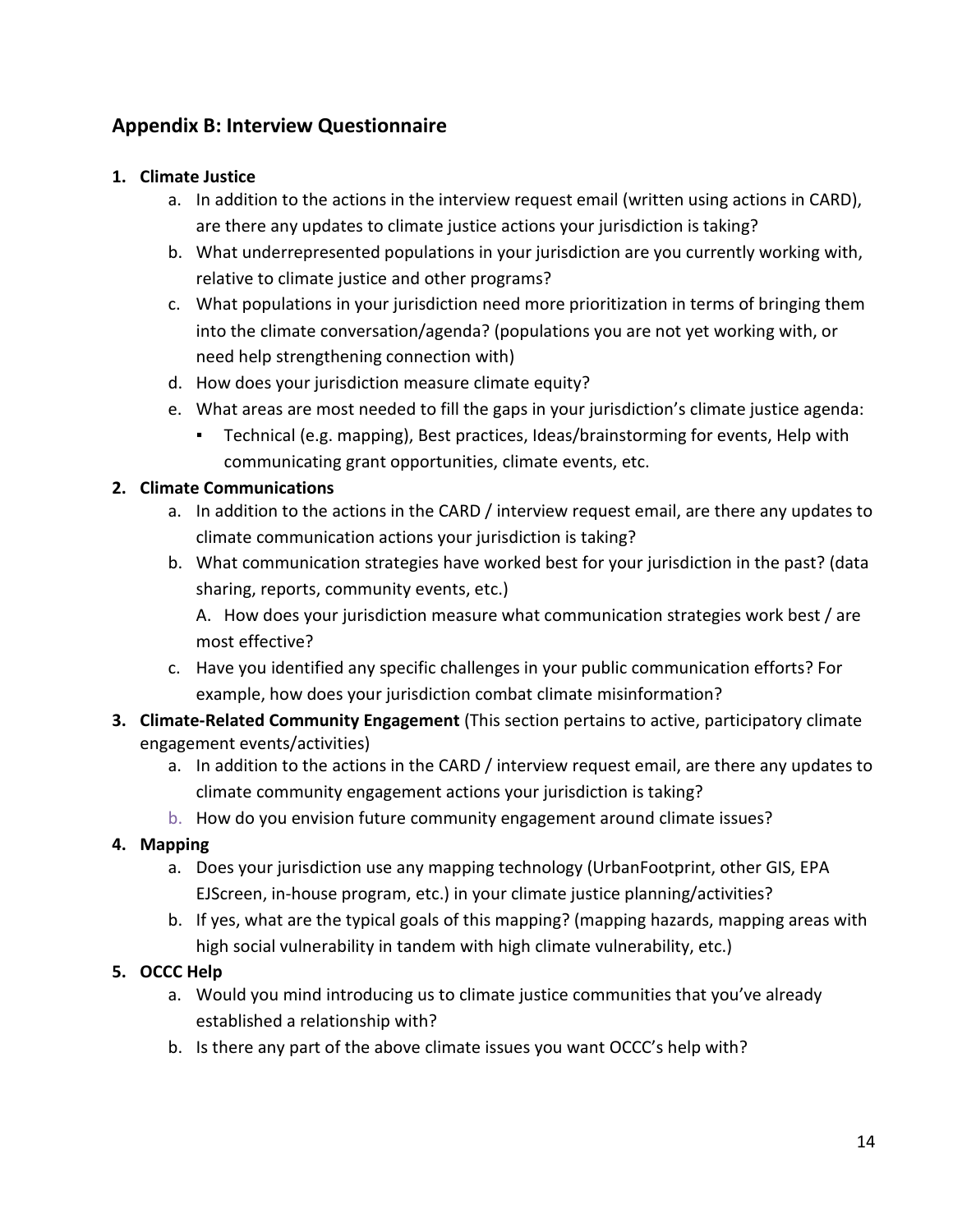# <span id="page-14-0"></span>**Appendix C: Updates and Additions to the CARD**

*Disclaimer*: This table of ideas is based on preliminary interviews. Because there are additional officials that can be interviewed, it is possible that not all of a jurisdiction's climate justice and communications actions are represented.

|               | Climate Justice & Engagement                                                                                                                                                                                                                                                                                                                                                                                                                                                                                                                                                                                                                                                                                                                             | Climate Communications & Engagement                                                                                                                                                                                                                                                                                                                                                                                                 |
|---------------|----------------------------------------------------------------------------------------------------------------------------------------------------------------------------------------------------------------------------------------------------------------------------------------------------------------------------------------------------------------------------------------------------------------------------------------------------------------------------------------------------------------------------------------------------------------------------------------------------------------------------------------------------------------------------------------------------------------------------------------------------------|-------------------------------------------------------------------------------------------------------------------------------------------------------------------------------------------------------------------------------------------------------------------------------------------------------------------------------------------------------------------------------------------------------------------------------------|
| Orange County | *Including "Social Justice and Racial<br>Equity" and "Amount and Duration of<br>Engagement" as criteria for climate<br>action grants<br>*Building off of past collaboration with<br>underrepresented communities (e.g.<br>vaccination efforts) for outreach events<br>on Climate Action Plan<br>*Participated in GARE training<br>*Provides resources/contacts for non-<br>climate areas that communities want<br>help with<br>*Mapping areas for EV charging<br>stations in advance of funding, building<br>off other cities' models.<br>*Collaborates with regional resilience<br>plan that uses CDC's Social<br>Vulnerability Index.<br>*Looking forward to receiving the 2020<br>census data for more analysis<br>*Creating Racial Equity Index tool | *Communicates grant programs through<br>newsletter<br>*Doesn't repeat misinformation; objectively<br>provides the correct information<br>*Makes sure climate communication<br>messages are well documented with<br>authoritative sources<br>*Understands the communications<br>environment: compared to emergent<br>information (e.g., onset of COVID-19),<br>people may have less room for longer-term,<br>environmental messaging |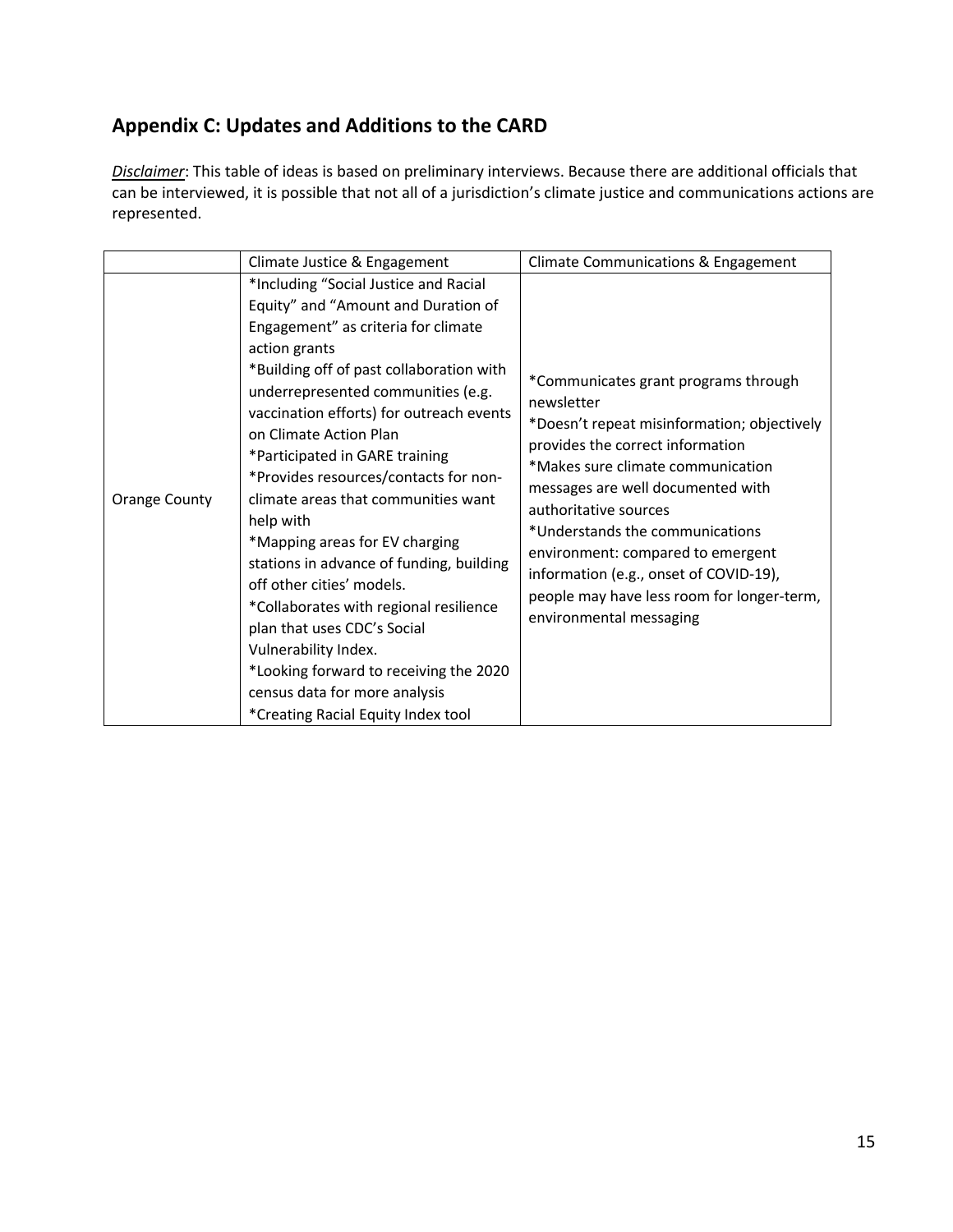|              | *Is a GARE member                                                                                                                                                                                                                                                                                                                                                                                                                                                                                                                                                                                                                                                                                                                                                                                                                                                                                   |                                                                                                                                                                                                                                                                                                                                                                                                                                                                                                                                                                                                                                                                                                                                                                                                                                                                                                            |
|--------------|-----------------------------------------------------------------------------------------------------------------------------------------------------------------------------------------------------------------------------------------------------------------------------------------------------------------------------------------------------------------------------------------------------------------------------------------------------------------------------------------------------------------------------------------------------------------------------------------------------------------------------------------------------------------------------------------------------------------------------------------------------------------------------------------------------------------------------------------------------------------------------------------------------|------------------------------------------------------------------------------------------------------------------------------------------------------------------------------------------------------------------------------------------------------------------------------------------------------------------------------------------------------------------------------------------------------------------------------------------------------------------------------------------------------------------------------------------------------------------------------------------------------------------------------------------------------------------------------------------------------------------------------------------------------------------------------------------------------------------------------------------------------------------------------------------------------------|
| Hillsborough | *Working on improving representation<br>on advisory boards<br>*Building relationships around<br>concerns such as safety before/in<br>addition to climate<br>*Looking forward to receiving the 2020<br>census data for climate justice analysis<br>*Think about the public realm/spaces<br>too<br>*Sidewalk and greenway projects that<br>connect different parts of town. Project<br>originally about planning and<br>community, but has climate benefits<br>too<br>*Aware that making changes to<br>jurisdiction's physical<br>infrastructure/space can also decrease<br>affordability<br>*Interested in partnering to bring fees<br>down<br>*Created a board position for a<br>teenager and one for a 55+ person<br>*Sees voting as climate justice - e.g.<br>poll access for people across ages and<br>abilities<br>*Uses taskforces as a more equitable<br>and project-based form of engagement | *Conducts community survey every other<br>year<br>*Uses surveys to find out what is importnat<br>to people: e.g. by asking what 3 words do<br>you associate with [jurisdiction]<br>*Go to community organization meetings<br>*Provides materials in multiple languages,<br>e.g. surveys in English and Spanish<br>*Uses public art to start conversations<br>*Created a website page for sustainability<br>plan with videos and links<br>*Reaches a lot of people with established<br>and consistent town newsletter<br>*Uses direct mailing in water bill for<br>communications that need to go to every<br>resident<br>*Uses Zoom/virtual meetings for broader<br>participation; makes recording available for<br>a long time<br>*Tactical urbanism for sidewalk widening,<br>pocket parks, etc.<br>*Listens as much as possible vs. Talking<br>*Important to define broad terms like<br>climate justice |
| Chapel Hill  | *Building off existing networks for<br>perspectives on Climate Action Plan<br>*Siting EV charging stations with ADA<br>access<br>*Building relationships and trust with<br>community groups as a foundation for<br>town support of climate justice work<br>and two way relationship<br>*Daisy Metric EPA tool allows<br>environmental simulation at building<br>level, and overlaying social information<br>with hazard mapping<br>*Using mapping to answer the<br>question of who is/will be most<br>impacted by climate change and its<br>impacts                                                                                                                                                                                                                                                                                                                                                 | *Initiatives to make sure communications<br>are in multiple languages<br>*Initiatives to make sure communications<br>are clear (e.g. Plain Language Initiative)<br>*Learning from other communications<br>efforts, such as COVID-19<br>*Building relationships and trust with<br>community groups as a foundation for<br>effective climate communications<br>*Enhanced weekly newsletter recently to<br>make it more visual and easy to glance at<br>on phone<br>*Customizes communications strategies<br>based on specific situation                                                                                                                                                                                                                                                                                                                                                                      |
| Carrboro     | *Participated in GARE training                                                                                                                                                                                                                                                                                                                                                                                                                                                                                                                                                                                                                                                                                                                                                                                                                                                                      | *New advisory board Climate Action Team                                                                                                                                                                                                                                                                                                                                                                                                                                                                                                                                                                                                                                                                                                                                                                                                                                                                    |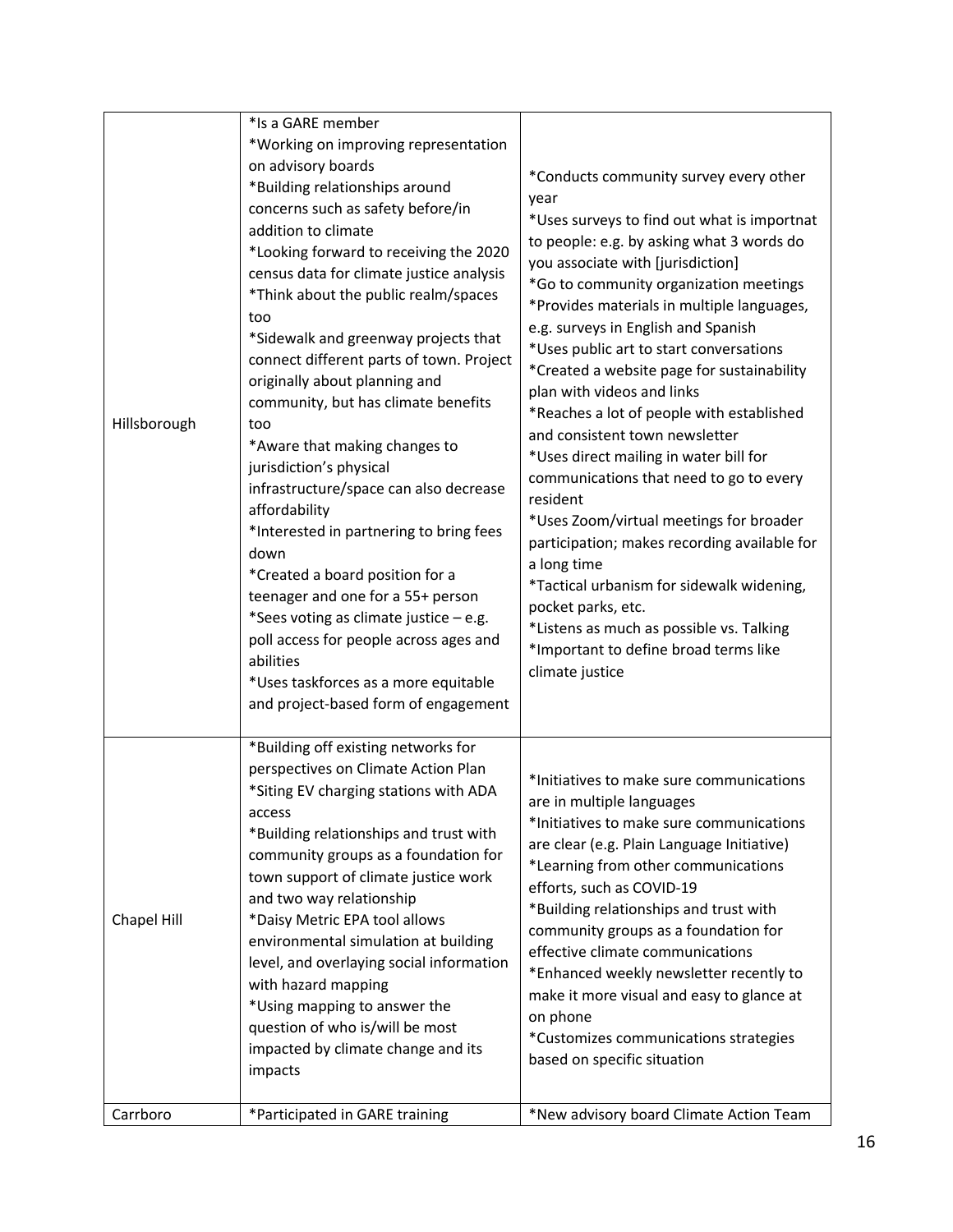| *Work to do to reach goal that boards | will work a lot on outreach and events         |
|---------------------------------------|------------------------------------------------|
| should represent the town as a whole  | *Models climate engagement on past             |
| *Often has translator(s) present on   | successful strategies                          |
| Zoom meetings about the               | *Evaluates who the town is reaching at         |
| comprehensive plan                    | meetings, by asking people to identify the     |
| *Provides flyers and other            | closest intersection to them                   |
| communications in multiple languages  | *Facebook live events with community           |
|                                       | organizations                                  |
|                                       | *Tabling at Farmers' Market                    |
|                                       | *Weekly newsletter; can have                   |
|                                       | environmental column                           |
|                                       | *Events: pollinator week, replanting,          |
|                                       | stream restoration                             |
|                                       | *Advertises events on flyers, social media     |
|                                       | (e.g. NextDoor)                                |
|                                       | *Will keep some virtual meetings to make       |
|                                       | them easier to attend                          |
|                                       | *Makes virtual events engaging with polls,     |
|                                       | etc. Vs. Just PowerPoint                       |
|                                       | *Creating a neighborhood liaison system,       |
|                                       | for people to sign up to facilitate            |
|                                       | communication                                  |
|                                       | *Planning neighborhood climate                 |
|                                       | kiosks/bulletin boards, similar to little free |
|                                       | library model                                  |
|                                       | *Green Neighborhoods grant, outreach           |
|                                       | *Has ways for people to answer how they        |
|                                       | found out about an event/program, and to       |
|                                       | give feedback                                  |
|                                       | *Word of mouth has been a common               |
|                                       | answer                                         |
|                                       | *Community climate action survey               |
|                                       | *Uses google translate on the jurisdiction's   |
|                                       | website                                        |
|                                       | *Tracks the percent of people using            |
|                                       | translation browsers on the website            |
|                                       | *Provides flyers in multiple languages         |
|                                       | *Takes people's questions about climate        |
|                                       | and climate action seriously, responding by    |
|                                       | staff looking into research                    |
|                                       | *Ensures people can trust information the      |
|                                       | town puts out, with thorough research,         |
|                                       |                                                |
|                                       | peer-reviewed sources                          |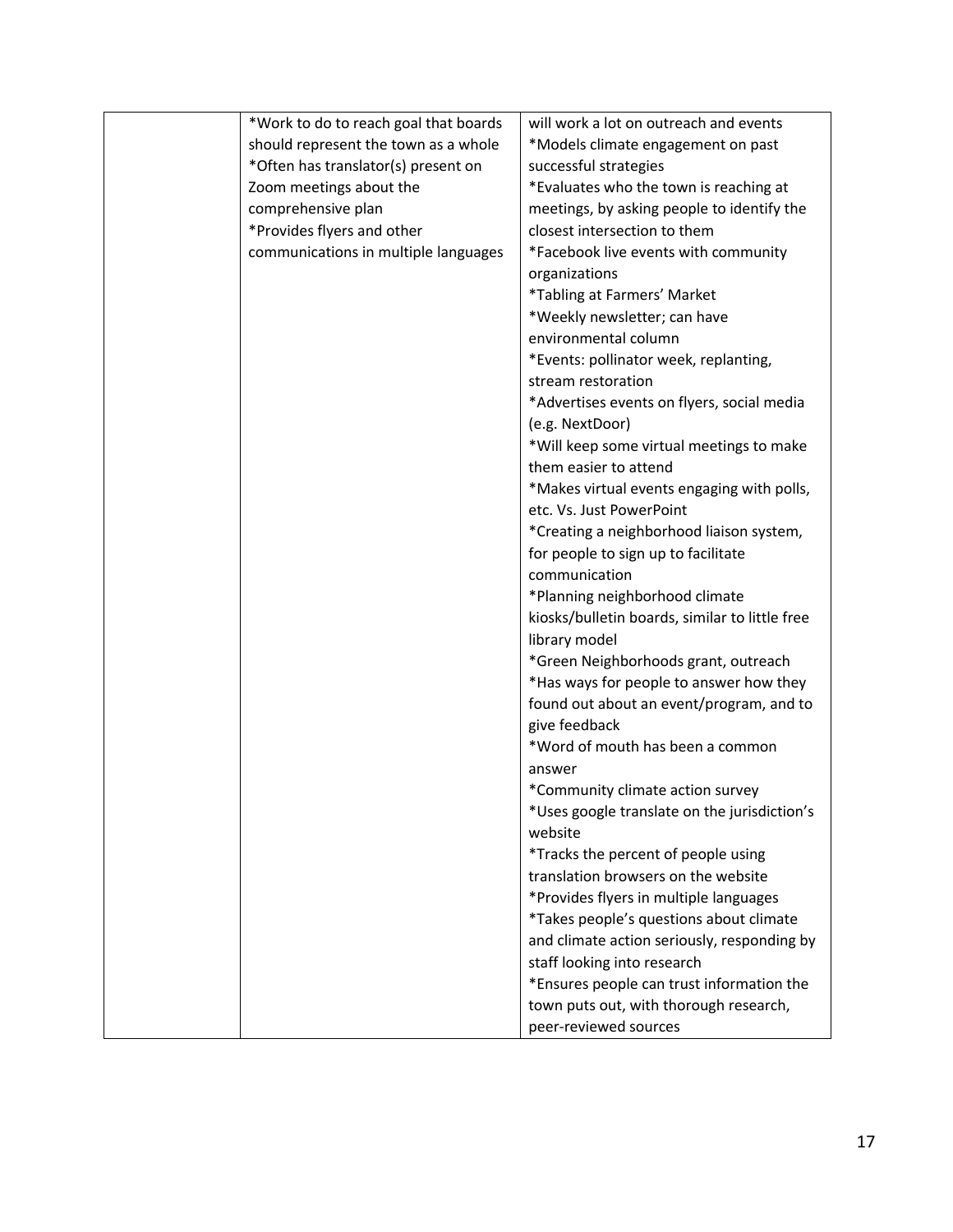# <span id="page-17-0"></span>**Appendix D: Challenges in Climate Communications, Engagement, Justice, Mapping**

*Caveat: The following items were brought up as issues during our interviews, but were not necessarily things interviewees asked for OCCC's assistance with. The intention of listing these challenges is to provide a basis for further discussion. They are ordered by how commonly mentioned they were across the interviews.*

- 1. The most universal challenge is a lack of capacity to achieve goals. This was a problem present in everything from outreach, to housing issues, to climate communications.
	- a. There are not enough people or resources to achieve many goals, but another problem is that there are not enough economies of scale.
	- b. Capacity and ability to give technical training in grant writing is an issue, which is holding back marginalized communities from receiving grant funding.
	- c. Scale and capacity are especially challenging for Hillsborough and Orange County.
- 2. Measuring and defining climate equity and measuring who is impacted by policy presents a challenge.
	- a. A clear definition for climate equity must be established before being able to measure it and determine the most appropriate actions, as pointed out by Ms. Trueblood from Hillsborough.
	- b. Carrboro finds it difficult to identify if CJ actions are really reaching or impacting the communities it is intended to and this needs to be evaluate. The Racial Equity Toolkit can hopefully be used to measure this but it is still unclear.
- 3. Climate community engagement challenges revolve around specific best practices and how to expand scope.
	- a. Chapel Hill is having difficulty in determining what actions are appropriate for the local governments to take when building relationships with communities.
	- b. Orange County has difficulty in having more community engagement.
- 4. Mapping software and tools are often not useful at the local level because they often do not go smaller than the census tract level, leading to assumptions that the entire census tract is one entity.
	- a. Chapel Hill has found success using the state level community mapping system, as well as EJ Screen and Daisy metric. Multiple other jurisdictions used iTree as well.